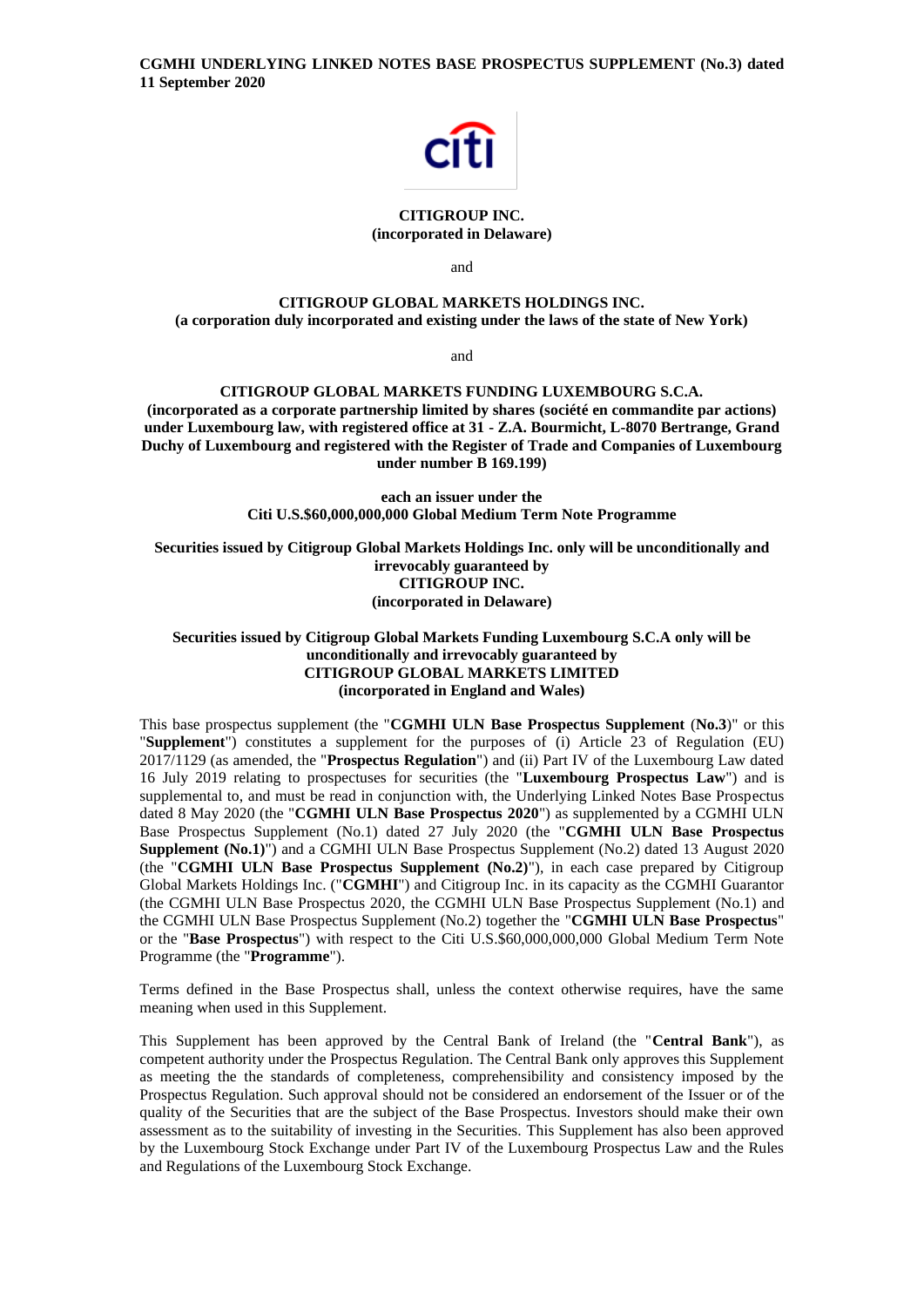Application has been made to the Irish Stock Exchange plc, trading as Euronext Dublin ("**Euronext Dublin''**) for the approval of the CGMHI ULN Base Prospectus Supplement (No.3) as a Base Listing Particulars Supplement (the "**CGMHI ULN Base Listing Particulars Supplement** (**No.3**)" and the "**Base Listing Particulars Supplement"**). Save where expressly provided or the context otherwise requires, where Securities are to be admitted to trading on the Global Exchange Market references herein to "Supplement" and "CGMHI ULN Base Prospectus Supplement (No.3)" shall be construed to be to "Base Listing Particulars Supplement" and "CGMHI ULN Base Listing Particulars Supplement (No.3)", respectively.

CGMHI accepts responsibility for the information contained in this Supplement. To the best of the knowledge of CGMHI, the information contained in this Supplement is in accordance with the facts and does not omit anything likely to affect the import of such information.

The CGMHI Guarantor accepts responsibility for the information contained in this Supplement. To the best of the knowledge of the CGMHI Guarantor, the information contained in this Supplement is in accordance with the facts and does not omit anything likely to affect the import of such information.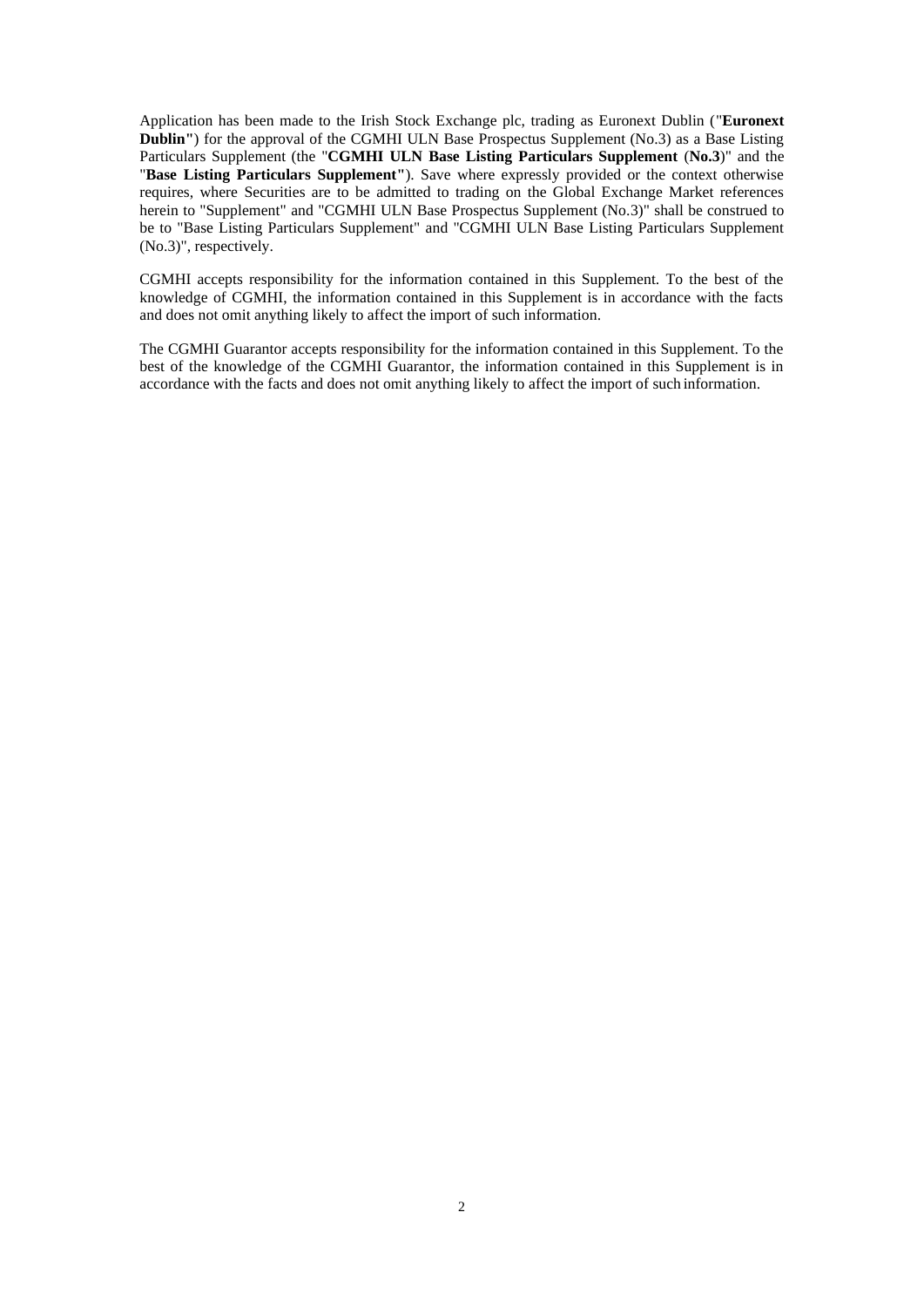## **INFORMATION RELATING TO THE CGMHI ULN BASE PROSPECTUS**

*Publication of the Half-Yearly Financial Report of Citigroup Global Markets Holdings Inc.*

On 26 August 2020, CGMHI (an Issuer under the Programme) published its half-yearly financial report containing its unaudited consolidated interim financial statements as of and for the six months period ended 30 June 2020 (the **CGMHI 2020 Half-Yearly Financial Report**). A copy of the CGMHI 2020 Half-Yearly Financial Report has been filed with the Central Bank, Euronext Dublin and the *Commission de Surveillance du Secteur Financier* and has been published on the website of the Luxembourg Stock Exchange Exchange [\(https://dl.bourse.lu/dl?v=KHNeR1GbVkOVxz7p+2jOTqeSK79jDX+jasgB8Td3FCX7vMGlsDNttkeR](https://dl.bourse.lu/dl?v=KHNeR1GbVkOVxz7p+2jOTqeSK79jDX+jasgB8Td3FCX7vMGlsDNttkeR8zfUUHbFwfq96xRDbWzZxmFGJxEhZVmQY6RwiOYAHWMKl+okQkPhokiUkFF+tkHWRJmIVkT7z8OJCrIeaRo0Rj4uKa5LAqbTf5I2hSR6gsYq23WC2Zz301REXdsEhE5CPWBj1BF66DaFftNZ/5AIOuofKM7jNw==) [8zfUUHbFwfq96xRDbWzZxmFGJxEhZVmQY6RwiOYAHWMKl+okQkPhokiUkFF+tkHWRJmIVk](https://dl.bourse.lu/dl?v=KHNeR1GbVkOVxz7p+2jOTqeSK79jDX+jasgB8Td3FCX7vMGlsDNttkeR8zfUUHbFwfq96xRDbWzZxmFGJxEhZVmQY6RwiOYAHWMKl+okQkPhokiUkFF+tkHWRJmIVkT7z8OJCrIeaRo0Rj4uKa5LAqbTf5I2hSR6gsYq23WC2Zz301REXdsEhE5CPWBj1BF66DaFftNZ/5AIOuofKM7jNw==) [T7z8OJCrIeaRo0Rj4uKa5LAqbTf5I2hSR6gsYq23WC2Zz301REXdsEhE5CPWBj1BF66DaFftNZ/5A](https://dl.bourse.lu/dl?v=KHNeR1GbVkOVxz7p+2jOTqeSK79jDX+jasgB8Td3FCX7vMGlsDNttkeR8zfUUHbFwfq96xRDbWzZxmFGJxEhZVmQY6RwiOYAHWMKl+okQkPhokiUkFF+tkHWRJmIVkT7z8OJCrIeaRo0Rj4uKa5LAqbTf5I2hSR6gsYq23WC2Zz301REXdsEhE5CPWBj1BF66DaFftNZ/5AIOuofKM7jNw==) [IOuofKM7jNw==\)](https://dl.bourse.lu/dl?v=KHNeR1GbVkOVxz7p+2jOTqeSK79jDX+jasgB8Td3FCX7vMGlsDNttkeR8zfUUHbFwfq96xRDbWzZxmFGJxEhZVmQY6RwiOYAHWMKl+okQkPhokiUkFF+tkHWRJmIVkT7z8OJCrIeaRo0Rj4uKa5LAqbTf5I2hSR6gsYq23WC2Zz301REXdsEhE5CPWBj1BF66DaFftNZ/5AIOuofKM7jNw==). By virtue of this Supplement, the CGMHI 2020 Half-Yearly Financial Report is incorporated by reference in, and forms part of, the CGMHI ULN Base Prospectus 2020.

The following information appears on the pages of the CGMHI 2020 Half-Yearly Financial Report as set out below:

## **1. The unaudited consolidated financial statements of CGMHI as of and for the six months period ended 30 June 2020:**

|           |                                                                    | Page(s)<br>of<br>the<br>section<br>entitled<br>"Consolidated |
|-----------|--------------------------------------------------------------------|--------------------------------------------------------------|
|           |                                                                    | <b>Financial</b><br>Statements"                              |
| A.        | <b>Consolidated Statements of Income</b>                           | 1                                                            |
| <b>B.</b> | Consolidated Statements of Comprehensive Income                    | 2                                                            |
| C.        | <b>Consolidated Statements of Financial Condition</b>              | $3-4$                                                        |
| D.        | Consolidated Statements of Changes in Stockholders' Equity         | 5                                                            |
| E.        | <b>Consolidated Statement of Cash Flows</b>                        | 6                                                            |
| F.        | Notes to Consolidated Financial Statements                         | $7-41$                                                       |
| $\sim$    | $\mathbf{m}$ is the set of $\mathbf{m}$ is the set of $\mathbf{m}$ |                                                              |

**2. The Management Report of the Issuer:**

|    |                          | Page(s) of the section |
|----|--------------------------|------------------------|
|    |                          | entitled               |
|    |                          | "Management            |
|    |                          | Report"                |
| А. | <b>Management Report</b> | 1-30                   |

Any information not listed in the cross-reference list above but included in the CGMHI 2020 Half-Yearly Financial Report is given for information purposes only.

## *Significant change and material adverse change*

There has been no significant change in the consolidated financial or trading position of CGMHI and its subsidiaries taken as a whole since 30 June 2020 (the date of the most recently published unaudited interim financial statements of CGMHI) and there has been no material adverse change in the financial position or prospects of CGMHI and its subsidiaries taken as a whole since 31 December 2019 (the date of the most recently published audited annual financial statements of CGMHI).

There has been no significant change in the financial performance of CGMHI and its subsidiaries as a whole since 30 June 2020 (the date of the most recently published unaudited interim financial statements of CGMHI).

*Legal proceedings*